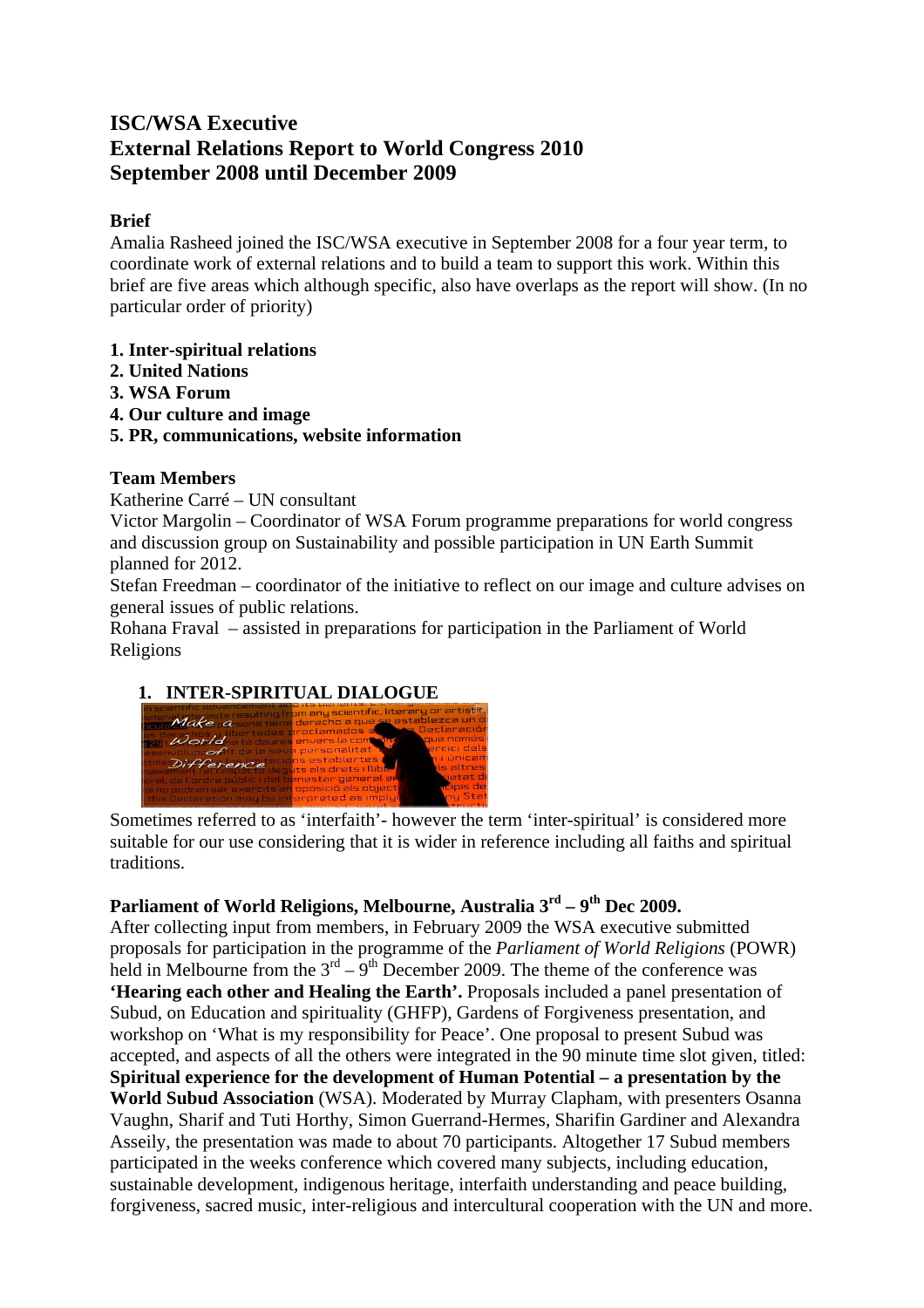A detailed report is available, but in general it is felt that WSA could do more to contribute to such conferences in cooperation with other organisations.

In July 2009 Osanna Vaughn and Amalia Rasheed were nominated by the Council's Executive Director, Dirk Ficca as Ambassadors, based on their WSA roles, which are seen as their '*interfaith involvement and significant contribution to the interfaith movement*'. Amalia has agreed to continue as Ambassador to raise awareness for this work until the next conference planned in 2014.

#### **2. UNITED NATIONS**



Discussions have been underway with SDIA concerning the work that had been pending since the last council term; i.e. to develop a policy for a coordinated approach to support involvement in the work of the United Nations. A preliminary draft of a WSA UN Policy Framework was prepared as a result of discussions held with SDIA, with a working group cochaired by Sharifin Gardiner and Frederic Richard (on behalf of Osanna). It is still incomplete, as work in progress. More input will be collected during congress, in the course of examining the potential of WSA's role as a member of civil society. The process revealed the need for a broader review of the relationship between WSA and its affiliates as the association's 'windows' to the world with the aim to reach affiliate agreements. See *Annex for full WSA UN Policy Draft*

For day-to-day work, Osanna for WSA and Sharifin Gardiner for SDIA have carried decisions together, as was decided at the last congress, and have been advised by a working group consisting of Frederic, Katherine and Amalia for WSA, Virginia, Solen and Rosanna for SDIA. This work has included support of UN NGO committee work, yearly appointment of UN representatives in New York, Geneva and Vienna, applications and fundraising for training in the Human Rights mechanisms of the UN.

WSA was invited to join the NGO coalition **"Initiative for a UN Decade for Interreligious and Intercultural Dialogue, Understanding and Cooperation for Peace".** The vision is based mainly on: equitable societies, respect for human rights and all manifestations of life, justice, economics of sharing rather than economics of excess, the appreciation of cultural and spiritual diversity, care for the Earth and sustainable development.

Osanna Vaughn and Amalia Rasheed attended the second meeting held in Melbourne from the  $1<sup>st</sup> - 3<sup>rd</sup>$  December 2009 and contributed to working groups on the mission and vision statements, and proposals for further engagement with UN agencies.

#### **Participation in other meetings:**

*Geneva* - Katherine Carré, our main Geneva representative, attended the 10<sup>th</sup>, 11th and 12<sup>th</sup> Human Rights Councils and the 3rd session of the Advisory Committee and continued to take part in meetings of the two NGO committees which we are members of through SDIA: *Committee on Spiritual Value*s *and Global Concerns* and the *Committee on freedom of Religion or Belief*. Katherine also attended the Durban Review Conference, (a review of the conference against racism), a panel discussion on human rights and climate change and a